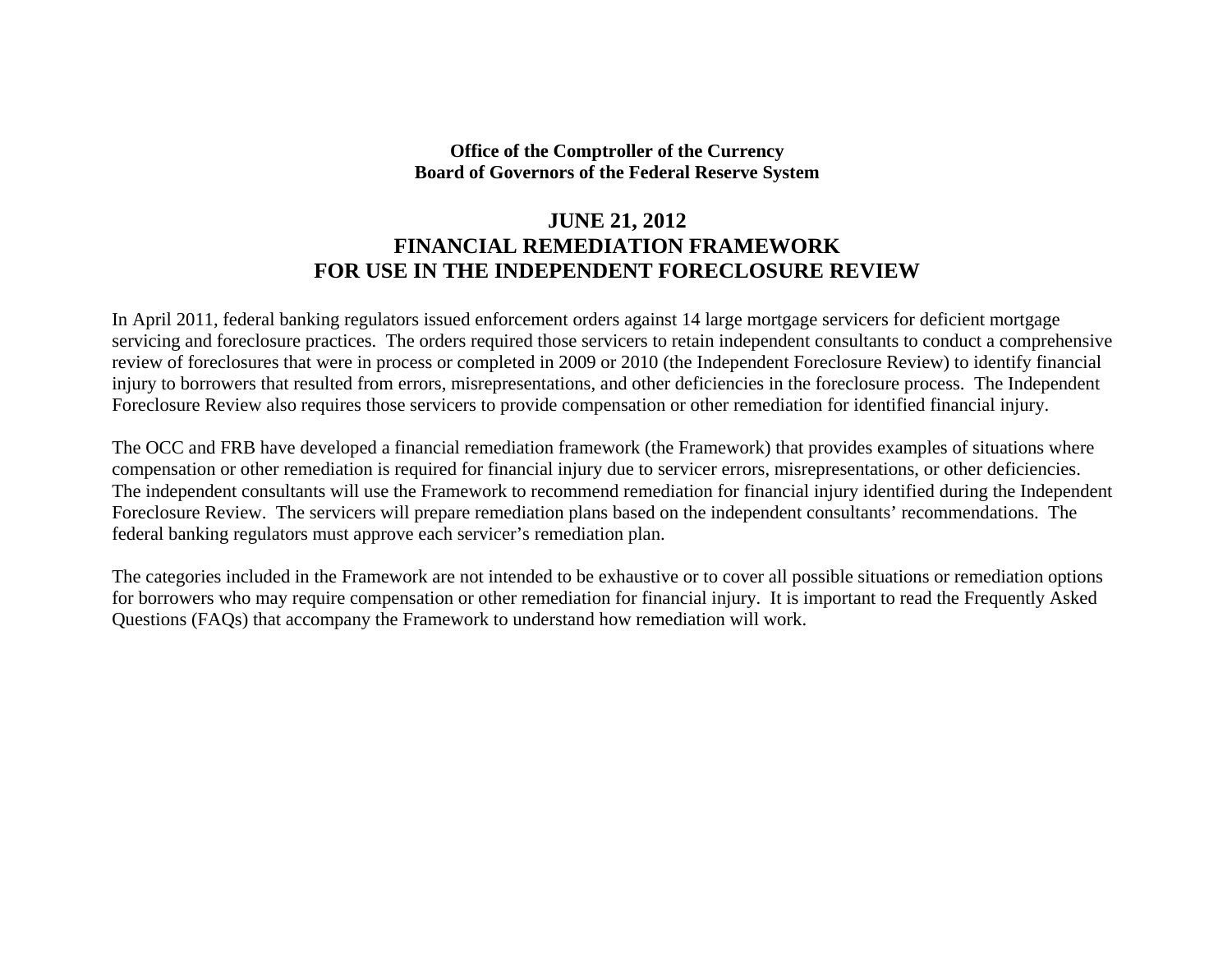#### *OCC FRB Financial Remediation Framework*

#### *Independent Foreclosure Review*

| No.            | <b>CATEGORY</b>                              | <b>ERROR</b>                                                                                                | <b>DESCRIPTION</b>                                                                                                                                                   | <b>FORECLOSURE IN PROCESS</b>                                                                                                                                                           |                       | <b>FORECLOSURE COMPLETE</b>                                                                                                                                                                                                                                                                                                     |                                          |
|----------------|----------------------------------------------|-------------------------------------------------------------------------------------------------------------|----------------------------------------------------------------------------------------------------------------------------------------------------------------------|-----------------------------------------------------------------------------------------------------------------------------------------------------------------------------------------|-----------------------|---------------------------------------------------------------------------------------------------------------------------------------------------------------------------------------------------------------------------------------------------------------------------------------------------------------------------------|------------------------------------------|
|                |                                              |                                                                                                             |                                                                                                                                                                      | (AT TIME OF REMEDIATION)                                                                                                                                                                |                       | (AT TIME OF REMEDIATION)                                                                                                                                                                                                                                                                                                        |                                          |
|                |                                              |                                                                                                             |                                                                                                                                                                      | Remedy                                                                                                                                                                                  | <b>Dollar Payment</b> | Remedy                                                                                                                                                                                                                                                                                                                          | <b>Dollar</b><br>Payment                 |
| $\mathbf{1}$   | Servicemembers<br>Civil Relief Act<br>(SCRA) | <b>SCRA</b> violation                                                                                       | Servicer foreclosed on a borrower in<br>violation of the SCRA.                                                                                                       | Suspend foreclosure.                                                                                                                                                                    | N/A                   | Rescind foreclosure when possible;<br>pay \$15,000, correct servicer record<br>for any improper amounts, and<br>correct credit reports.                                                                                                                                                                                         | \$15,000                                 |
|                |                                              |                                                                                                             |                                                                                                                                                                      |                                                                                                                                                                                         |                       | If rescission of foreclosure is not<br>possible; pay \$125,000 plus equity,<br>remedy deficiency, and correct<br>credit reports.                                                                                                                                                                                                | \$125,000<br>plus equity                 |
| $\overline{2}$ | Borrower Not in<br>Default                   | Borrower not in<br>default when<br>foreclosure<br>occurred or in<br>default as direct<br>result of servicer | Servicer initiated foreclosure or foreclosed<br>on borrower who was not in default on<br>mortgage or in default only directly due to<br>servicer error.              | Cancel foreclosure; pay \$5,000, correct \$5,000<br>servicer record for late fees,<br>foreclosure fees, and/or any other<br>improper amounts, and correct credit<br>reports.            |                       | Rescind foreclosure when possible;<br>pay \$15,000, correct servicer record<br>for any improper amounts, and<br>correct credit reports.                                                                                                                                                                                         | \$15,000                                 |
|                |                                              | error                                                                                                       |                                                                                                                                                                      |                                                                                                                                                                                         |                       | If rescission of foreclosure is not<br>possible; pay \$125,000 plus equity,<br>remedy deficiency, and correct<br>credit reports.                                                                                                                                                                                                | \$125,000<br>plus equity                 |
|                | 3a Error after Trial<br>Completed            | Failure to convert<br>plan to permanent<br>modification                                                     | Servicer failed to convert borrower to<br>Loan Modification written trial-period permanent modification after successful<br>completion of written trial-period plan. | Suspend foreclosure as required by<br>program; pay \$5,000, provide<br>permanent loan modification, correct<br>servicer record for any improper<br>amounts, and correct credit reports. | \$5,000               | Rescind foreclosure when possible<br>and provide permanent loan<br>modification; pay \$15,000, correct<br>servicer record for any improper<br>amounts, and correct credit reports.                                                                                                                                              | \$15,000                                 |
|                |                                              |                                                                                                             |                                                                                                                                                                      | If servicer cannot provide permanent<br>loan modification; pay \$35,000,<br>correct servicer record for any<br>improper amounts, and correct credit<br>reports.                         | \$35,000              | If rescission of foreclosure is not<br>possible; pay \$125,000 plus equity,<br>remedy deficiency for any improper<br>amounts, and correct credit reports.<br>Servicer may offset missed and<br>unpaid principal & interest<br>payments and property taxes paid<br>on behalf of the borrower, subject to<br>certain limitations. | \$125,000<br>plus equity,<br>less offset |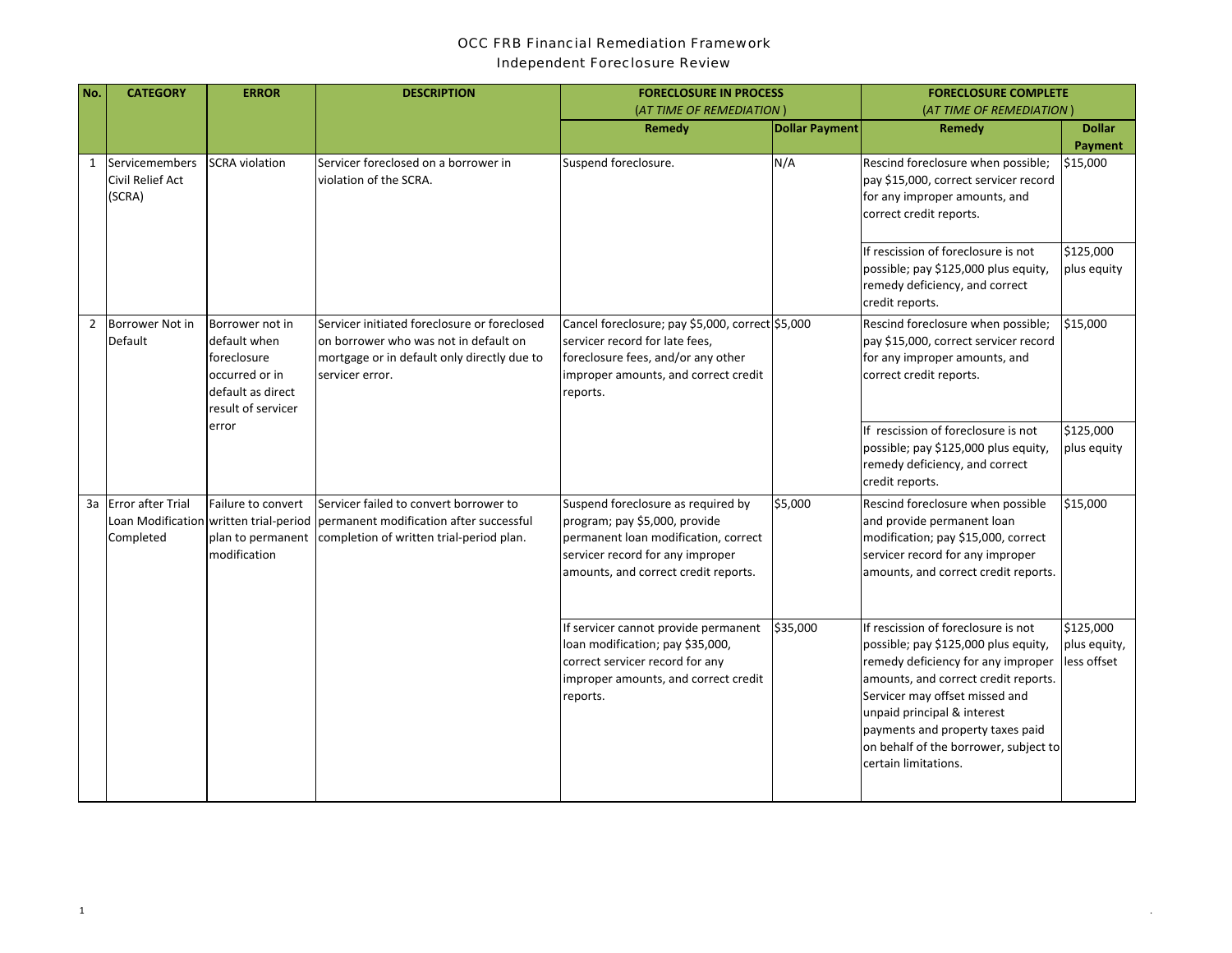#### *OCC FRB Financial Remediation Framework*

*Independent Foreclosure Review*

| No. | <b>CATEGORY</b>                                                        | <b>ERROR</b>                                                                     | <b>DESCRIPTION</b>                                                                                                                                                                              | <b>FORECLOSURE IN PROCESS</b> |                       | <b>FORECLOSURE COMPLETE</b>                                                                                                                                                                                                                                                                                                     |                                          |
|-----|------------------------------------------------------------------------|----------------------------------------------------------------------------------|-------------------------------------------------------------------------------------------------------------------------------------------------------------------------------------------------|-------------------------------|-----------------------|---------------------------------------------------------------------------------------------------------------------------------------------------------------------------------------------------------------------------------------------------------------------------------------------------------------------------------|------------------------------------------|
|     |                                                                        |                                                                                  |                                                                                                                                                                                                 | (AT TIME OF REMEDIATION)      |                       | (AT TIME OF REMEDIATION)                                                                                                                                                                                                                                                                                                        |                                          |
|     |                                                                        |                                                                                  |                                                                                                                                                                                                 | Remedy                        | <b>Dollar Payment</b> | Remedy                                                                                                                                                                                                                                                                                                                          | <b>Dollar</b><br>Payment                 |
|     | 3b Error after Trial<br>Loan Modification completed during<br>Approved | Foreclosure<br>plan for a<br>bermanent<br>modification                           | Servicer foreclosed on borrower prior to<br>expiration of written trial-period plan while<br>written trial-period borrower was performing all requirements of<br>the written trial-period plan. | N/A                           | N/A                   | Rescind foreclosure when possible<br>and provide trial-period plan; pay<br>\$15,000, correct servicer record for<br>any improper amounts, and correct<br>credit reports.                                                                                                                                                        | \$15,000                                 |
|     |                                                                        |                                                                                  |                                                                                                                                                                                                 |                               |                       | If rescission of foreclosure is not<br>possible; pay \$125,000 plus equity,<br>remedy deficiency for any improper<br>amounts, and correct credit reports.<br>Servicer may offset missed and<br>unpaid principal & interest<br>payments and property taxes paid<br>on behalf of the borrower, subject to<br>certain limitations. | \$125,000<br>plus equity,<br>less offset |
|     | 4 Forbearance Plan Foreclosure                                         | completed when<br>borrower<br>performing under<br>documented<br>forbearance plan | Servicer completed foreclosure on borrower N/A<br>before documented forbearance period<br>expired while borrower was meeting all<br>requirements of documented forbearance<br>plan.             |                               | N/A                   | Rescind foreclosure when possible;<br>pay \$15,000, correct servicer record<br>for any improper amounts, and<br>correct credit reports.                                                                                                                                                                                         | \$15,000                                 |
|     |                                                                        |                                                                                  |                                                                                                                                                                                                 |                               |                       | If rescission of foreclosure is not<br>possible; pay \$60,000 plus equity,<br>remedy deficiency for any improper<br>amounts, and correct credit reports.<br>Servicer may offset missed and<br>unpaid principal & interest<br>payments and property taxes paid<br>on behalf of the borrower, subject to<br>certain limitations.  | \$60,000 plus<br>equity,<br>less offset  |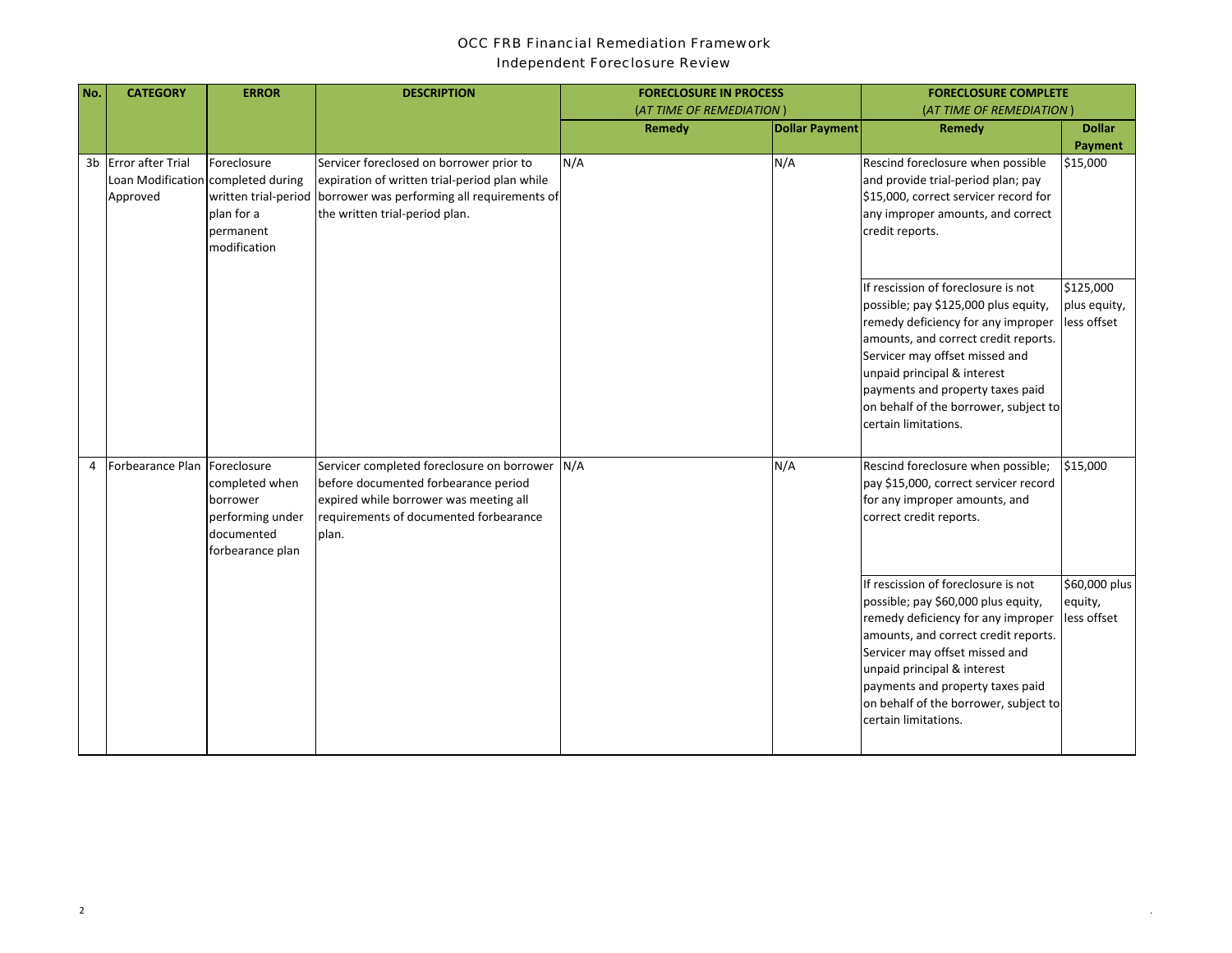#### *OCC FRB Financial Remediation Framework Independent Foreclosure Review*

| No. | <b>CATEGORY</b>                                    | <b>ERROR</b>                                                                                                                                         | <b>DESCRIPTION</b>                                                                                                                                                                                                    | <b>FORECLOSURE IN PROCESS</b>                                                                                                                                                                                                                                                                                                                                           |                       | <b>FORECLOSURE COMPLETE</b>                                                                                                                                                                                                                                                                                             |                         |
|-----|----------------------------------------------------|------------------------------------------------------------------------------------------------------------------------------------------------------|-----------------------------------------------------------------------------------------------------------------------------------------------------------------------------------------------------------------------|-------------------------------------------------------------------------------------------------------------------------------------------------------------------------------------------------------------------------------------------------------------------------------------------------------------------------------------------------------------------------|-----------------------|-------------------------------------------------------------------------------------------------------------------------------------------------------------------------------------------------------------------------------------------------------------------------------------------------------------------------|-------------------------|
|     |                                                    |                                                                                                                                                      |                                                                                                                                                                                                                       | (AT TIME OF REMEDIATION )                                                                                                                                                                                                                                                                                                                                               |                       | (AT TIME OF REMEDIATION)                                                                                                                                                                                                                                                                                                |                         |
|     |                                                    |                                                                                                                                                      |                                                                                                                                                                                                                       | Remedy                                                                                                                                                                                                                                                                                                                                                                  | <b>Dollar Payment</b> | Remedy                                                                                                                                                                                                                                                                                                                  | <b>Dollar</b>           |
|     |                                                    |                                                                                                                                                      |                                                                                                                                                                                                                       |                                                                                                                                                                                                                                                                                                                                                                         |                       |                                                                                                                                                                                                                                                                                                                         | Payment                 |
| 5   | Loan Modification Loan modification<br>Application | application denied<br>in error, or<br>complete loan<br>modification<br>application where<br>borrower would<br>have qualified was<br>never decisioned | Servicer denied borrower application for<br>loan modification that should have been<br>approved, or servicer failed to decision<br>complete loan modification application for<br>which borrower would have qualified. | Suspend foreclosure as required by<br>program and where loan modification<br>permitted based on past<br>documentation; pay \$2,500, provide<br>loan modification for which borrower<br>should have been approved, correct<br>servicer record for excess interest, late<br>fees, foreclosure fees, and/or any<br>other improper amounts, and correct<br>credit reports.  | \$2,500               | Rescind foreclosure and provide<br>loan modification for which<br>borrower should have been<br>approved based on past<br>documentation when possible; pay<br>\$5,000, correct servicer record for<br>excess interest, late fees, foreclosure<br>fees, and/or any other improper<br>amounts, and correct credit reports. | \$5,000                 |
|     |                                                    |                                                                                                                                                      |                                                                                                                                                                                                                       | Suspend foreclosure as required by<br>program and where loan modification<br>not permitted based on past<br>documentation; pay \$10,000, offer<br>existing loan modification or other loss<br>mitigation programs, correct servicer<br>record for excess interest, late fees,<br>foreclosure fees, and/or any other<br>improper amounts, and correct credit<br>reports. | \$10,000              | If either rescission of foreclosure is<br>not possible or where loan<br>modification not permitted based on<br>past documentation; pay \$15,000<br>plus equity, remedy deficiency for<br>excess interest, late fees, foreclosure<br>fees, and/or any other improper<br>amounts, and correct credit reports.             | \$15,000 plus<br>equity |
| 6   | Loan Modification No follow up on<br>Application   | loan modification<br>application                                                                                                                     | Servicer never followed up to obtain<br>complete loan modification documents as<br>required under HAMP or other program<br>designated by regulator.                                                                   | Pay \$2,000 and offer existing loan<br>modification or other loss mitigation<br>programs.                                                                                                                                                                                                                                                                               | \$2,000               | Pay \$2,000.                                                                                                                                                                                                                                                                                                            | \$2,000                 |
|     | 7 Loan Modification Never solicited<br>Application | loan modification                                                                                                                                    | Servicer never solicited borrower loan<br>modification option as required under HAMP<br>or other program designated by regulator.                                                                                     | Pay \$1,000 and offer existing loan<br>modification or other loss mitigation<br>programs.                                                                                                                                                                                                                                                                               | \$1,000               | Pay \$1,000.                                                                                                                                                                                                                                                                                                            | \$1,000                 |
| 8   | Loan Modification Failed to approve<br>Application | modification in<br>prescribed<br>timeframe                                                                                                           | Servicer approved borrower for loan<br>modification under HAMP or other program<br>designated by regulator, but did not make<br>decision within required timeframe.                                                   | Correct servicer record for excess<br>interest accrued by borrower.                                                                                                                                                                                                                                                                                                     | N/A                   | Remedy deficiency for excess<br>interest.                                                                                                                                                                                                                                                                               | N/A                     |